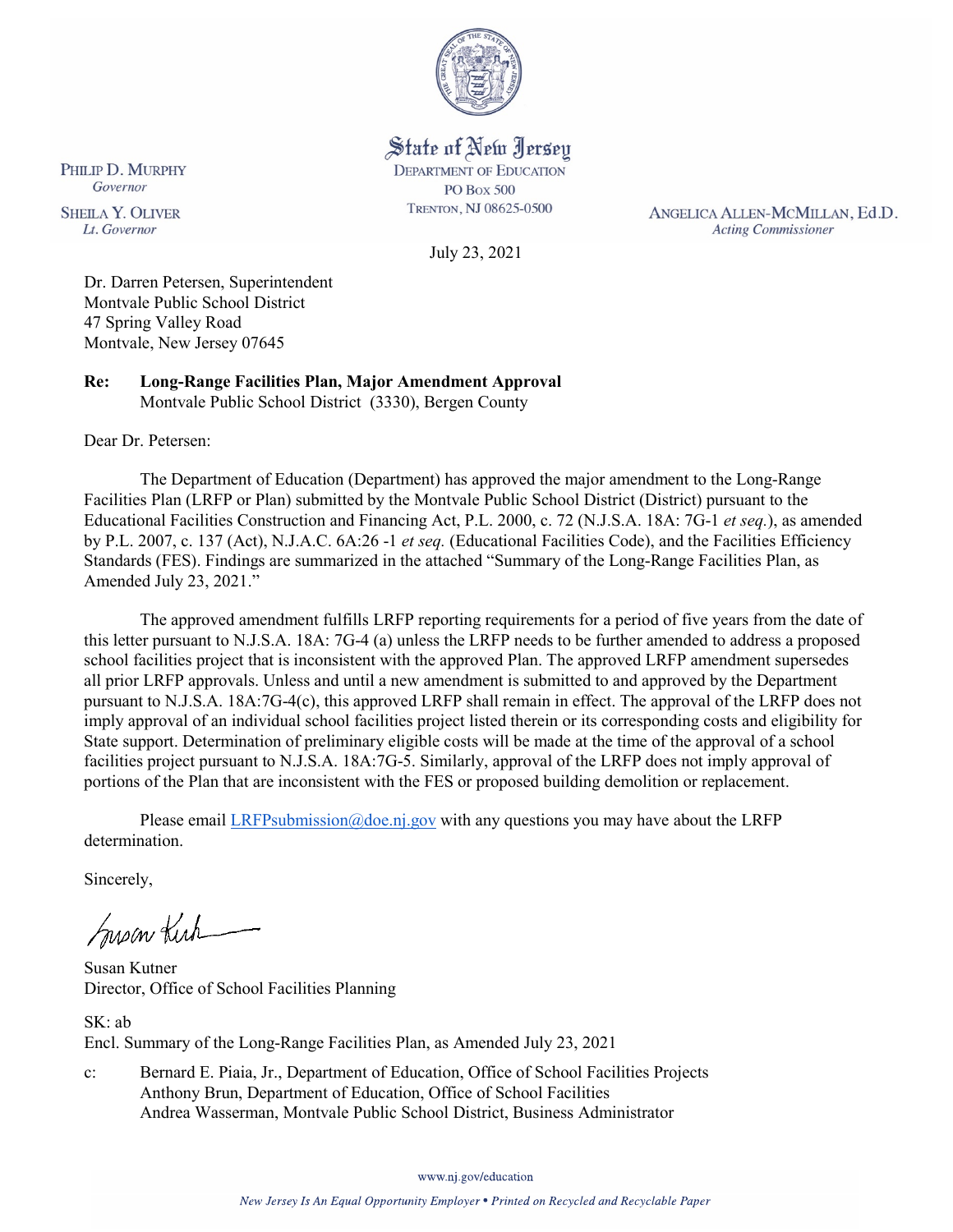# **Montvale Public School District (3330) Summary of the Long-Range Facilities Plan, as Amended July 23, 2021**

The Department of Education (Department) has completed its review of the major amendment to the Long-Range Facilities Plan (LRFP or Plan) submitted by the Montvale Public School District (District) pursuant to the Educational Facilities Construction and Financing Act, P.L. 2000, c. 72 (N.J.S.A. 18A: 7G-1 *et seq.*), as amended by P.L. 2007, c. 137 (Act), N.J.A.C. 6A:26-1 et seq. (Educational Facilities Code), and the Facilities Efficiency Standards (FES).

The following provides a summary of the District's approved amended LRFP. The summary is based on the standards set forth in the Act, the Educational Facilities Code, the FES, District-reported information in the Department's LRFP reporting system, and supporting documentation. The referenced reports in *italic* text are standard reports available on the Department's LRFP website.

### **1. Inventory Overview**

The District is classified as a Regular Operating District (ROD) for funding purposes. It provides services for students in grades PK-8.

The District identified existing and proposed schools, sites, buildings, rooms, and site amenities in its LRFP. Table 1 lists the number of existing and proposed district schools, sites, and buildings. Detailed information can be found in the *School Asset Inventory Report* and the *Site Asset Inventory Report.*

**As directed by the Department, school facilities projects that have received initial approval by the Department and have been approved by the voters, if applicable, are represented as "existing" in the LRFP.** Approved projects that include new construction and/or the reconfiguration/reassignment of existing program space are as follows: n/a.

| Category                                     | <b>Existing</b> | <b>Proposed</b> |
|----------------------------------------------|-----------------|-----------------|
| Number of Schools (assigned DOE school code) |                 |                 |
| Number of School Buildings <sup>1</sup>      |                 |                 |
| Number of Non-School Buildings <sup>2</sup>  |                 |                 |
| Number of Vacant Buildings                   |                 |                 |
| Number of Sites                              |                 |                 |

#### **Table 1: Number of Schools, School Buildings, and Sites**

Based on the existing facilities inventory submitted by the District:

- Schools using leased buildings (short or long-term):  $n/a$
- Schools using temporary classroom units (TCUs), excluding TCUs supporting construction: n/a
- Vacant/unassigned school buildings:  $n/a$

Findings:

 $\overline{a}$ 

<span id="page-1-1"></span><span id="page-1-0"></span>*<sup>1</sup>* Includes district-owned buildings and long-term leases serving students in district-operated programs

<sup>&</sup>lt;sup>2</sup> Includes occupied district-owned buildings not associated with a school, such as administrative buildings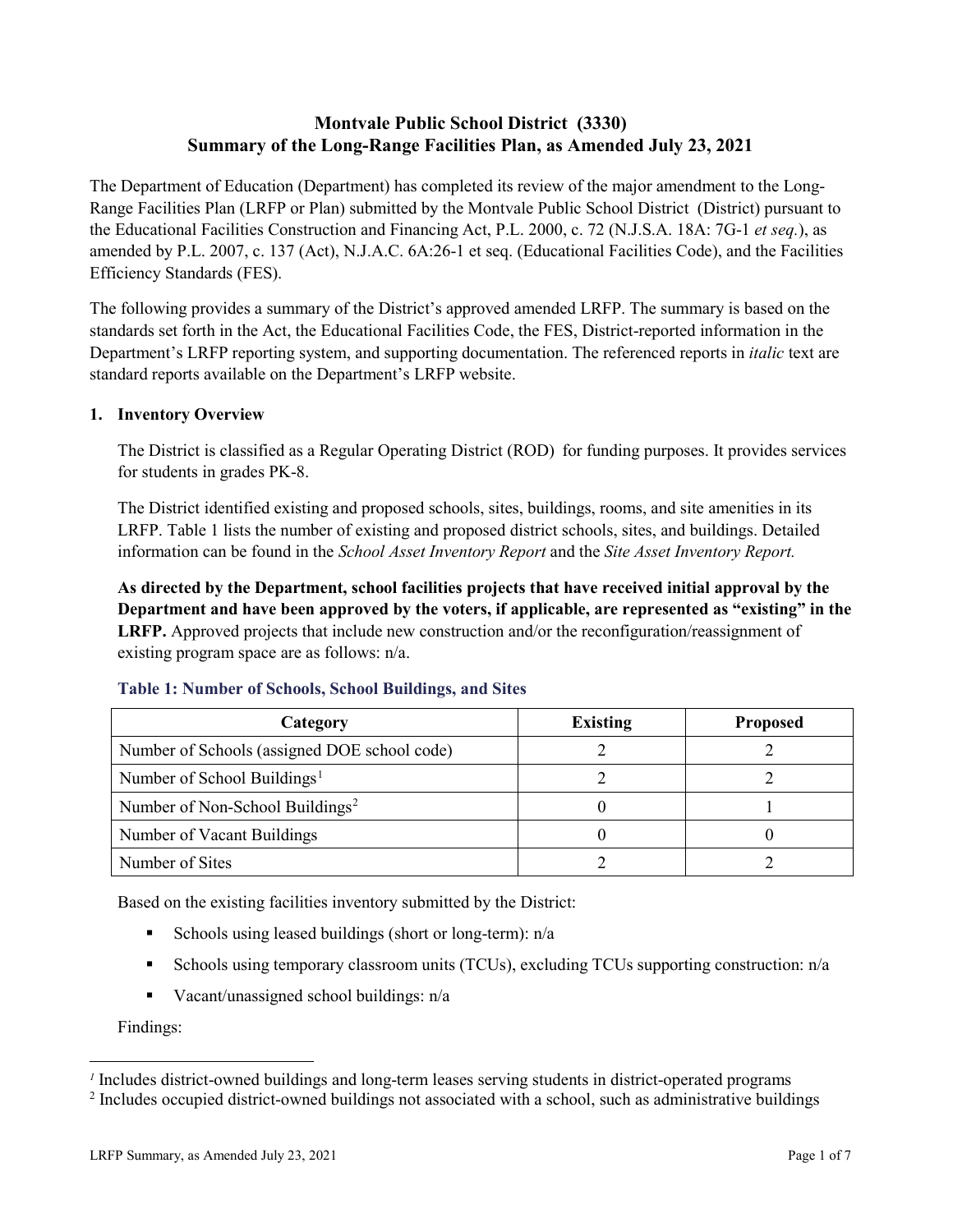The Department has determined that the proposed inventory is adequate for approval of the District's LRFP amendment. However, the LRFP determination does not imply approval of an individual school facilities project listed within the LRFP; the District must submit individual project applications for project approval.

### **2. District Enrollments**

The District determined the number of students, or "proposed enrollments," to be accommodated for LRFP planning purposes on a district-wide basis and in each school.

The Department minimally requires the submission of a standard cohort-survival projection using historic enrollment data from the Application for School State Aid (ASSA) or NJ Smart. The cohort-survival method projection method forecasts future students based upon the survival of the existing student population as it moves from grade to grade. A survival ratio of less than 1.00 indicates a loss of students, while a survival ratio of more than 1.00 indicates the class size is increasing. For example, if a survival ratio tracking first to second grade is computed to be 1.05, the grade size is increasing by 5% from one year to the next. The cohort-survival projection methodology works well for communities with stable demographic conditions. Atypical events impacting housing or enrollments, such as an economic downturn that halts new housing construction or the opening of a charter or private school, typically makes a cohort-survival projection less reliable.

#### **Proposed enrollments are based on a standard cohort-survival enrollment projection.**

Adequate supporting documentation was submitted to the Department to justify the proposed enrollments. Table 2 provides a comparison of existing and projected enrollments. All totals include special education students.

| <b>Grades</b>                | <b>Existing Enrollments</b><br>2020-21 | <b>District Proposed Enrollments</b><br>2025-26 |
|------------------------------|----------------------------------------|-------------------------------------------------|
| PK (excl. private providers) | $\overline{17}$                        | 60                                              |
| Grades K to 5                | 571                                    | 596                                             |
| Grades 6 to 8                | 347                                    | 303                                             |
| Grades 9 to 12               |                                        |                                                 |
| Totals K to 12               | 935                                    | 959                                             |

# **Table 2: Enrollments**

Findings:

The Department has determined the District's proposed enrollments to be acceptable for approval of the District's LRFP amendment. The Department will require a current enrollment projection at the time an application for a school facilities project is submitted incorporating the District's most recent enrollments in order to verify that the LRFP's planned capacity is appropriate for the updated enrollments.

# **3. District Practices Capacity**

Based on information provided in the room inventories, District Practices Capacity was calculated for each school building to determine whether adequate capacity is proposed for the projected enrollments based on district scheduling and class size practices. The capacity totals assume instructional buildings can be fully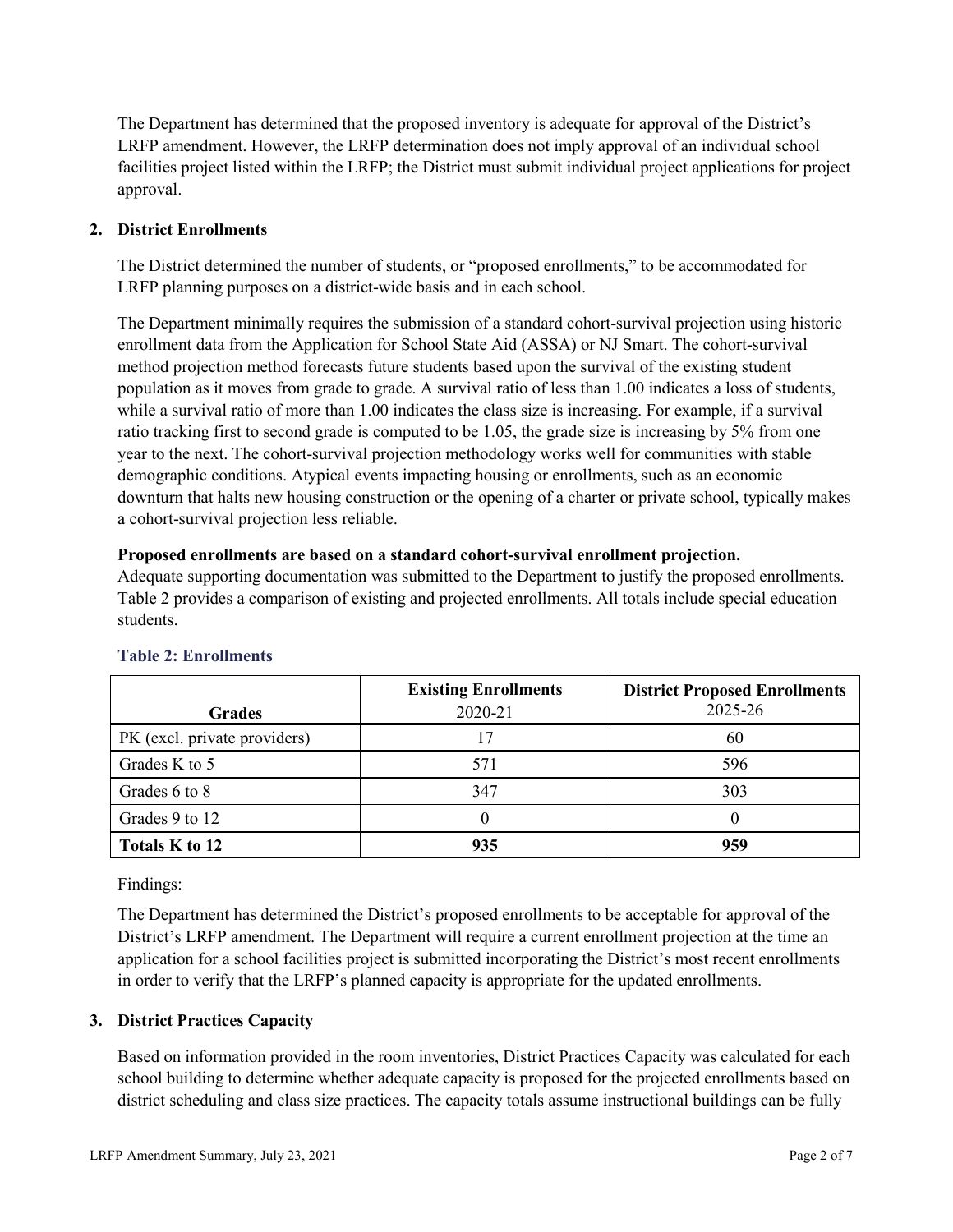utilized regardless of school sending areas, transportation, and other operational issues. The calculations only consider district-owned buildings and long-term leases; short term leases and temporary buildings are excluded. **A capacity utilization factor of 90% for classrooms serving grades K-8 and 85% for classrooms serving grades 9-12 is applied in accordance with the FES.** No capacity utilization factor is applied to preschool classrooms.

In certain cases, districts may achieve adequate District Practices Capacity to accommodate enrollments but provide inadequate square feet per student in accordance with the FES, resulting in educational adequacy issues and "Unhoused Students." Unhoused students are considered in the "Functional Capacity" calculations used to determine potential State support for school facilities projects and are analyzed in Section 4.

Table 3 provides a summary of proposed enrollments and existing and proposed District-wide capacities. Detailed information can be found in the LRFP website reports titled *FES and District Practices Capacity Report, Existing Rooms Inventory Report, and Proposed Rooms Inventory Report.*

| <b>Grades</b>              | <b>Proposed</b><br><b>Enrollments</b> | <b>Existing</b><br><b>District</b><br><b>Practices</b><br>Capacity | <b>Existing</b><br>Deviation* | <b>Proposed</b><br><b>District</b><br><b>Practices</b><br>Capacity | <b>Proposed</b><br>Deviation* |
|----------------------------|---------------------------------------|--------------------------------------------------------------------|-------------------------------|--------------------------------------------------------------------|-------------------------------|
| Elementary ( $PK$ to 5)    | 656                                   | 491.79                                                             | $-164.21$                     | 685.14                                                             | 29.14                         |
| Middle $(6 \text{ to } 8)$ | 303                                   | 296.61                                                             | $-6.39$                       | 311.46                                                             | 8.96                          |
| High $(9 \text{ to } 12)$  | 0                                     | 0.00                                                               | 0.00                          | 0.00                                                               | 0.00                          |
| <b>District Totals</b>     | 959                                   | 788.40                                                             | $-170.60$                     | 996.60                                                             | 37.60                         |

**Table 3: District Practices Capacity Analysis**

*\* Positive numbers signify surplus capacity; negative numbers signify inadequate capacity. Negative values for District Practices capacity are acceptable for approval if proposed enrollments do not exceed 100% capacity utilization.*

Considerations:

- Based on the proposed enrollments and existing room inventories, the District is projected to have inadequate capacity for the following grade groups, assuming all school buildings can be fully utilized: PK-5, 6-8
- Adequate justification has been provided by the District if the proposed capacity for a school significantly deviates from the proposed enrollments. Generally, surplus capacity is acceptable for LRFP approval if additional capacity is not proposed through new construction.

# Findings:

The Department has determined that proposed District capacity, in accordance with the proposed enrollments, is adequate for approval of the District's LRFP amendment. The Department will require a current enrollment projection at the time an application for a school facilities project is submitted, incorporating the District's most recent Fall Enrollment Report, in order to verify that the LRFP's planned capacity meets the District's updated enrollments.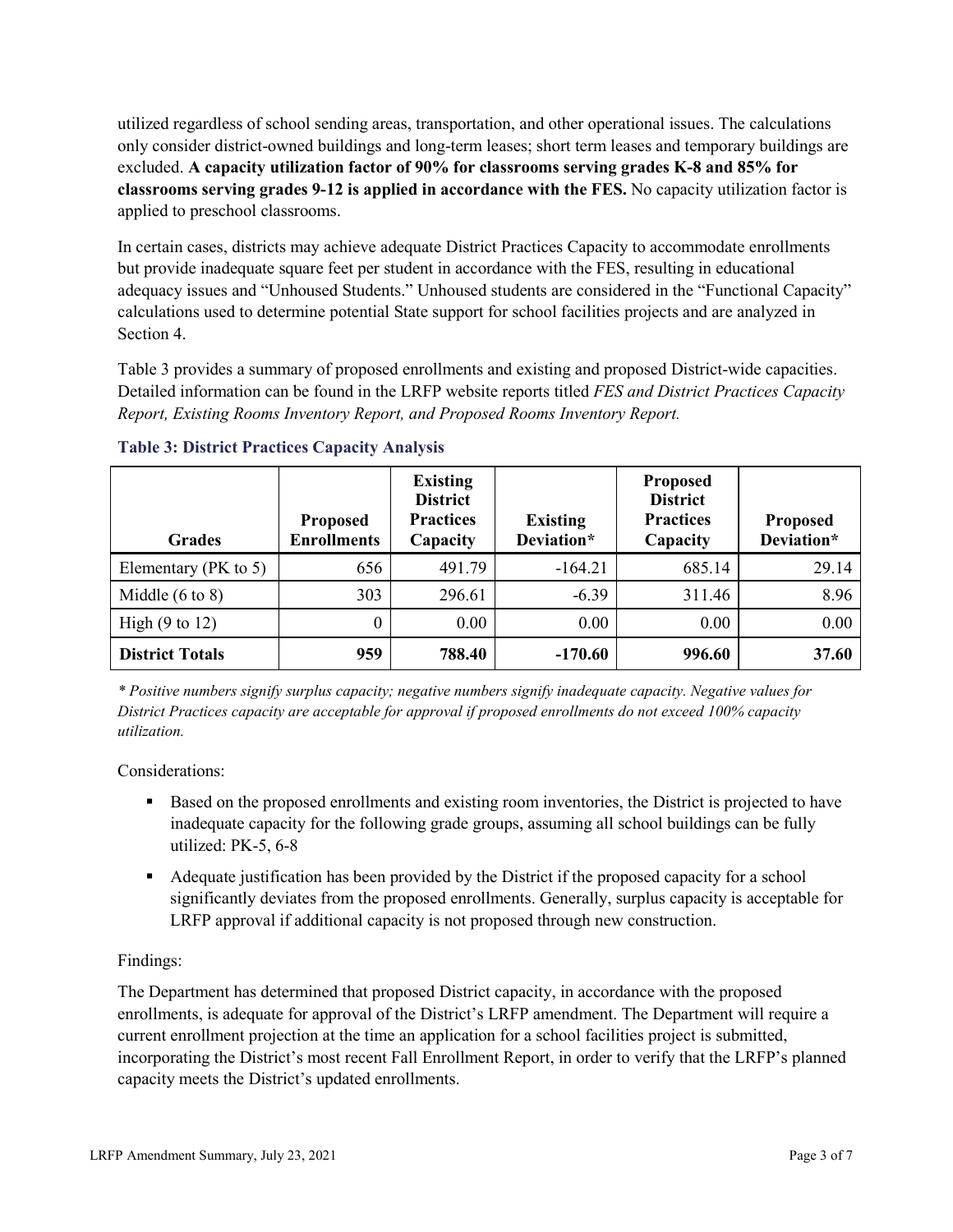## **4. New Construction Funding Eligibility**

*Functional Capacity* was calculated and compared to the proposed enrollments to provide a **preliminary estimate** of Unhoused Students and new construction funding eligibility. **A final determination will be made at the time of project application approval.**

*Functional Capacity* is the adjusted gross square footage of a school building *(total gross square feet minus excluded space)* divided by the minimum area allowance per full-time equivalent student for the grade level contained therein. *Unhoused Students* is the number of students projected to be enrolled in the District that exceeds the Functional Capacity of the District's schools pursuant to N.J.A.C. 6A:26-2.2(c). *Excluded Square Feet* includes (1) square footage exceeding the FES for any pre-kindergarten, kindergarten, general education, or self-contained special education classroom; (2) grossing factor square footage *(corridors, stairs, mechanical rooms, etc.)* that exceeds the FES allowance, and (3) square feet proposed to be demolished or discontinued from use. Excluded square feet may be revised during the review process for individual school facilities projects.

Table 4 provides a preliminary assessment of the Functional Capacity, Unhoused Students, and Estimated Maximum Approved Area for Unhoused Students for each FES grade group. The calculations exclude temporary facilities and short-term leased buildings. School buildings proposed for whole or partial demolition or reassignment to a non-school use are excluded from the calculations pending project application review. If a building is proposed to be reassigned to a different school, the square footage is applied to the proposed grades after reassignment. Buildings that are not assigned to a school are excluded from the calculations. In addition, only preschool students eligible for state funding (former ECPA students) are included. Detailed information concerning the calculations can be found in the *Functional Capacity and Unhoused Students Report* and the *Excluded Square Footage Report.*

| Category                                     | PK/K to 5 | 6 to 8 | 9 to 12  | <b>Total</b> |
|----------------------------------------------|-----------|--------|----------|--------------|
| Eligible PK /K-12 Proposed Enrollments       | 656       | 303    | 0        |              |
| FES Area Allowance (SF/student)              | 125.00    | 134.00 | 151.00   |              |
| <b>Prior to Completion of Proposed Work:</b> |           |        |          |              |
| <b>Existing Gross Square Feet</b>            | 104,560   | 71,070 | $\theta$ | 175,630      |
| <b>Adjusted Gross Square Feet</b>            | 91,628    | 57,535 | $\theta$ | 149,163      |
| <b>Adjusted Functional Capacity</b>          | 726.21    | 435.72 | 0.00     |              |
| <b>Unhoused Students</b>                     | 0.00      | 0.00   | 0.00     |              |
| Est. Max. Area for Unhoused Students         | 0.00      | 0.00   | 0.00     |              |
| <b>After Completion of Proposed Work:</b>    |           |        |          |              |
| Gross Square Feet                            | 116,459   | 74,942 | $\theta$ | 191,401      |
| New Gross Square Feet                        | 11,899    | 3,872  | $\theta$ | 15,771       |
| <b>Adjusted Gross Square Feet</b>            | 103,527   | 61,407 | $\theta$ | 164,934      |
| <b>Functional Capacity</b>                   | 820.95    | 465.04 | 0.00     |              |
| Unhoused Students after Construction         | 0.00      | 0.00   | 0.00     |              |
| Est. Max. Area Remaining                     | 0.00      | 0.00   | 0.00     |              |

#### **Table 4: Estimated Maximum Approved Area for Unhoused Students**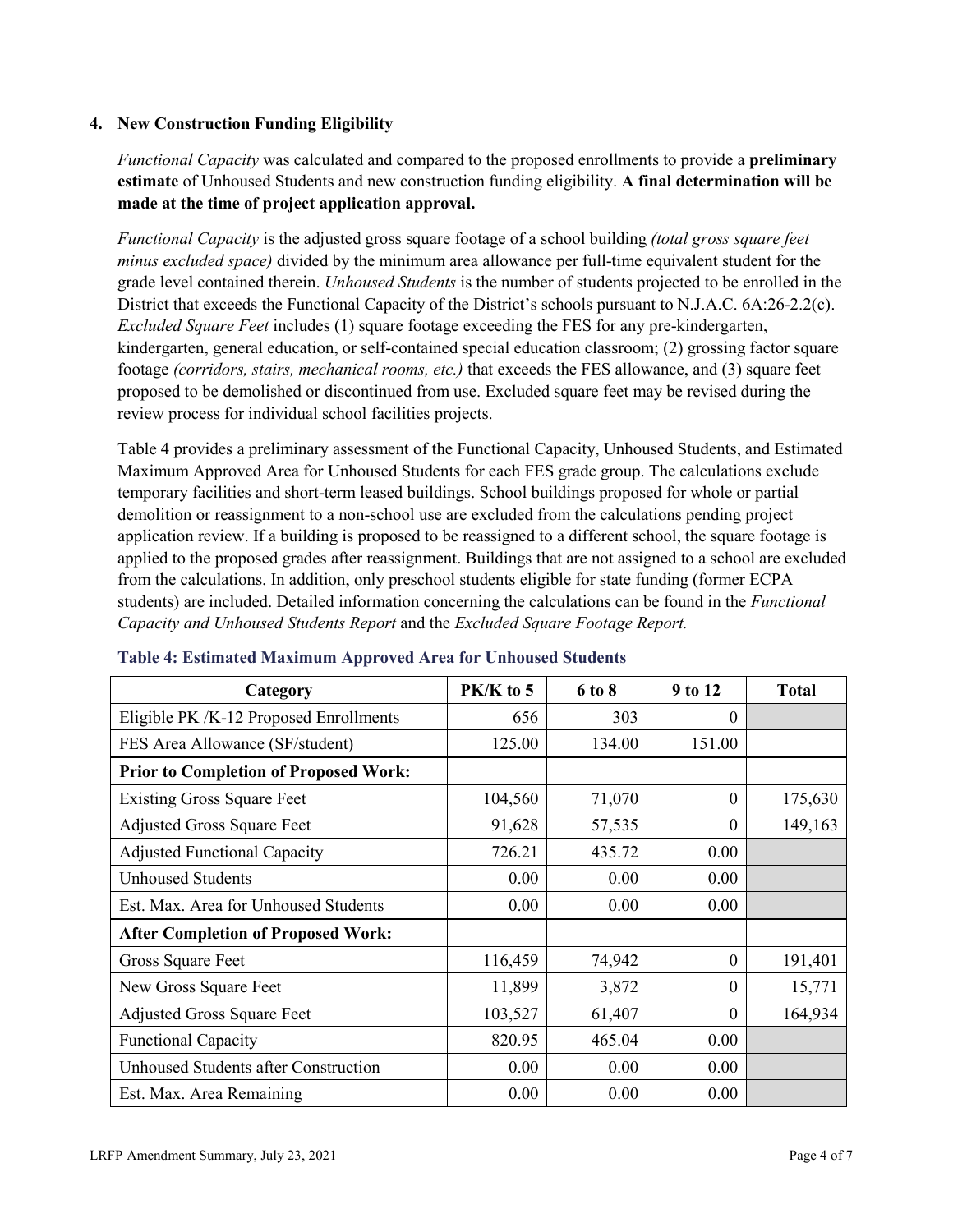Facilities used for non-instructional or non-educational purposes are ineligible for State support under the Act. However, projects for such facilities shall be reviewed by the Department to determine whether they are consistent with the District's LRFP and whether the facility, if it is to house students (full or part time) conforms to educational adequacy requirements. These projects shall conform to all applicable statutes and regulations.

Estimated costs represented in the LRFP by the District are for capital planning purposes only. The estimates are not intended to represent preliminary eligible costs or final eligible costs of approved school facilities projects.

Considerations:

- The District does not have approved projects pending completion, as noted in Section 1, that impact the Functional Capacity calculations.
- **The Functional Capacity calculations** *exclude* square feet proposed for demolition or discontinuation for the following FES grade groups and school buildings pending a feasibility study and project review: n/a.
- Based on the preliminary assessment, the District has Unhoused Students prior to the completion of proposed work for the following FES grade groups: n/a.
- New construction is proposed for the following FES grade groups: PK-5, 6-8.
- Proposed new construction exceeds the estimated maximum area allowance for Unhoused Students prior to the completion of the proposed work for the following grade groups: PK-5, 6-8.
- The District, based on the preliminary LRFP assessment, will not have Unhoused Students after completion of the proposed LRFP work. If the District is projected to have Unhoused Students, adequate justification has been provided to confirm educational adequacy in accordance with Section 6 of this determination.

# Findings:

Functional Capacity and Unhoused Students calculated in the LRFP are preliminary estimates. Preliminary Eligible Costs (PEC) and Final Eligible Costs (FEC) will be included in the review process for specific school facilities projects. A feasibility study undertaken by the District is required if building demolition or replacement is proposed per N.J.A.C. 6A:26-2.3(b)(10).

# **5. Proposed Work**

The District assessed program space, capacity, and physical plant deficiencies to determine corrective actions. Capital maintenance, or *"system actions,"* address physical plant deficiencies due to operational, building code, and /or life cycle issues. Inventory changes, or *"inventory actions,*" add, alter, or eliminate sites, site amenities, buildings, and/or rooms.

The Act (N.J.S.A. 18A:7G-7b) provides that all school facilities shall be deemed suitable for rehabilitation unless a pre-construction evaluation undertaken by the District demonstrates to the satisfaction of the Commissioner that the structure might pose a risk to the safety of the occupants even after rehabilitation or that rehabilitation is not cost-effective. Pursuant to N.J.A.C. 6A:26-2.3(b)(10), the Commissioner may identify school facilities for which new construction is proposed in lieu of rehabilitation for which it appears from the information presented that new construction is justified, provided, however, that for such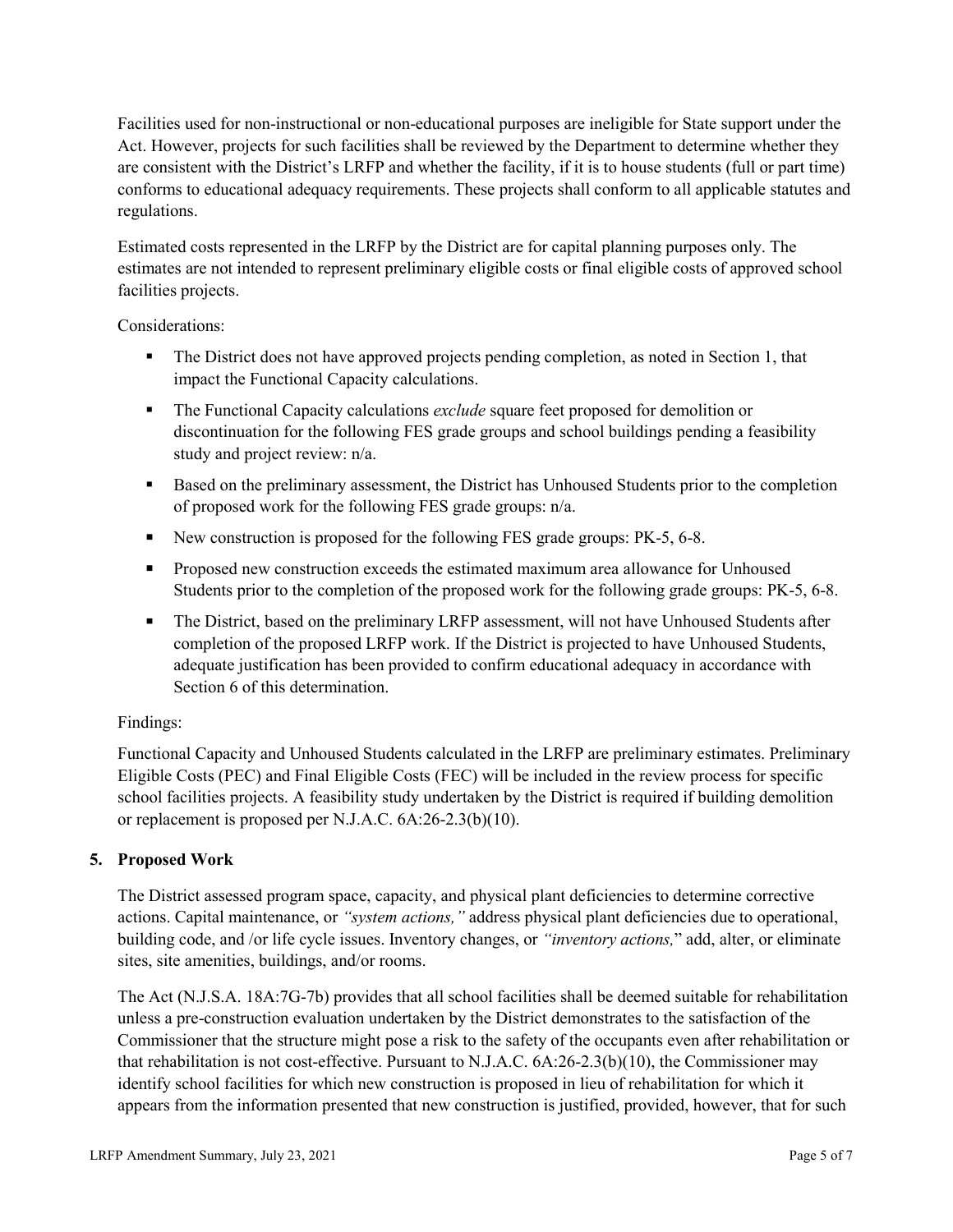school facilities so identified, the District must submit a feasibility study as part of the application for the specific school facilities project. The cost of each proposed building replacement is compared to the cost of additions or rehabilitation required to eliminate health and safety deficiencies and to achieve the District's programmatic model.

Table 5 lists the scope of work proposed for each school based on the building(s) serving their student population. Proposed inventory changes are described in the LRFP website reports titled *"School Asset Inventory Report and "Proposed Room Inventory Report."* Information concerning proposed systems work, or capital maintenance can be found in the "LRFP Systems Action Summary Report."

With the completion of the proposed work, the following schools are proposed to be eliminated: n/a; the following schools are proposed to be added: n/a.

| <b>Proposed Scope of Work</b>                            | <b>Applicable Schools</b>      |
|----------------------------------------------------------|--------------------------------|
| <b>Renovation only</b> (no new construction)             |                                |
| System actions only (no inventory actions)               | n/a                            |
| Existing inventory actions only (no systems actions)     | n/a                            |
| Systems and inventory changes                            | n/a                            |
| <b>New construction</b>                                  |                                |
| Building addition only (no systems actions)              | n/a                            |
| Renovation and building addition (system, existing       | Fieldstone Middle School (020) |
| inventory, and new construction actions)                 | Memorial School (030)          |
| New building on existing site                            | n/a                            |
| New building on new or expanded site                     | n/a                            |
| Site and building disposal (in addition to above scopes) |                                |
| Partial building demolition                              | n/a                            |
| Whole building demolition                                | n/a                            |
| Site and building disposal or discontinuation of use     | n/a                            |

### **Table 5: School Building Scope of Work**

#### Findings:

The Department has determined that the proposed work is adequate for approval of the District's LRFP amendment. However, Department approval of proposed work in the LRFP does not imply the District may proceed with a school facilities project. The District must submit individual project applications with cost estimates for Department project approval. Both school facilities project approval and other capital project review require consistency with the District's approved LRFP.

# **6. Proposed Room Inventories and the Facilities Efficiency Standards**

The District's proposed school buildings were evaluated to assess general educational adequacy in terms of compliance with the FES area allowance pursuant to N.J.A.C. 6A:26-2.2 and 2.3.

District schools proposed to provide less square feet per student than the FES after the completion of proposed work as indicated in Table 5 are as follows: n/a